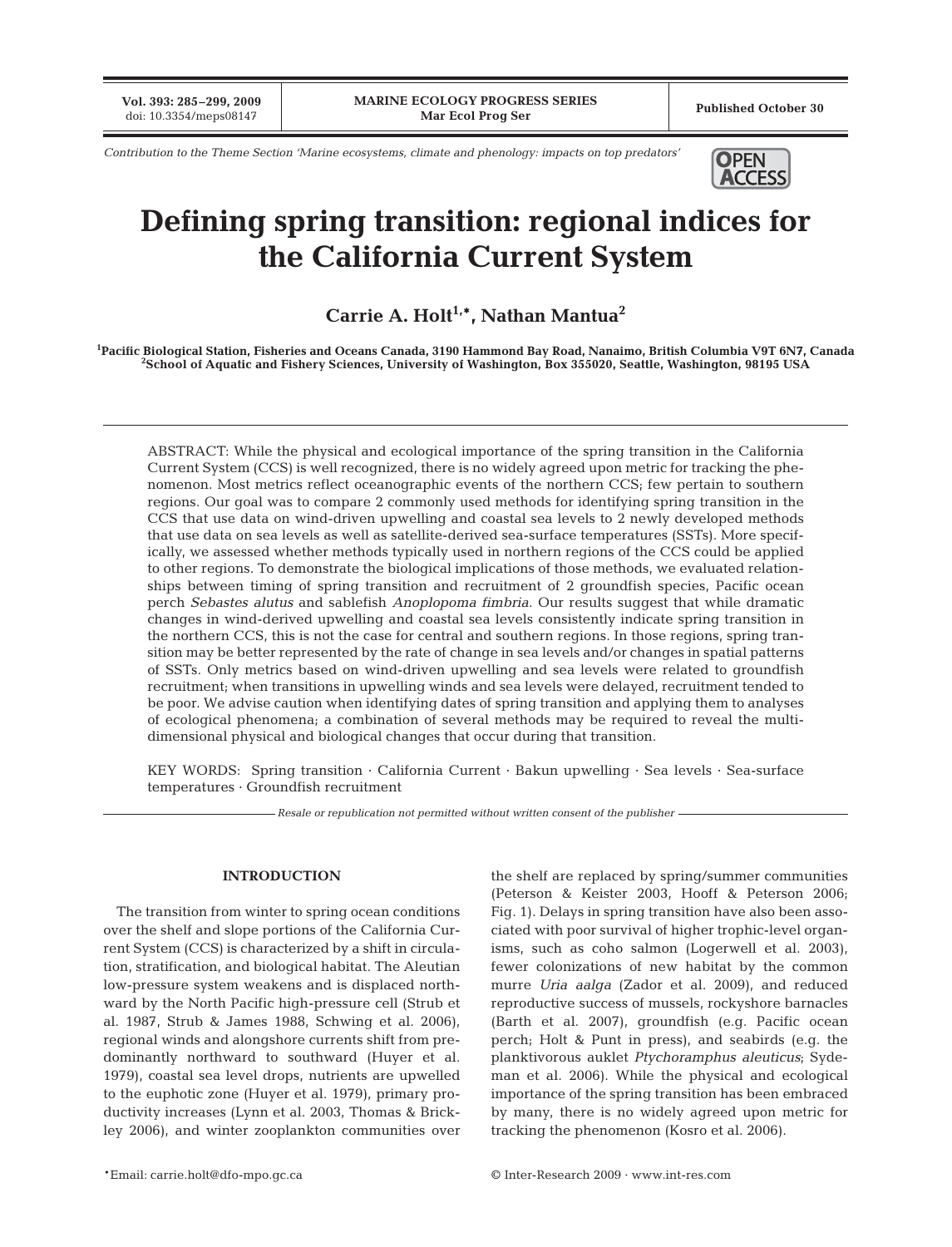

Fig. 1. Seasonal variation of large-scale and coastal currents in the California Current System (adapted with permission from Hickey & Royer 2001, originally from Strub & James 2000). CC: California Current, DC: Davidson Current, SCC: Southern California Countercurrent

Most indices of spring transition date reflect physical and biological phenomena of the northern CCS; few pertain to southern regions. The switch from downwelling-favorable winter winds to upwellingfavorable spring/summer winds is the most commonly used metric (Schwing et al. 1996, 2006, Barth et al. 2007). Closely related to wind-driven upwelling is the timing of the persistent drop in coastal sea level (also driven by local and remote wind stress) from high levels characteristic of warm, winter, downwelled waters, to lower levels characteristic of cool, spring/summer, upwelled waters (Strub et al. 1987, Bilbao 1999, Kosro et al. 2006). Other metrics include the timing of a reversal in current direction off Vancouver Island (Thomson & Ware 1996), changes in the cross-shore pressure gradients indicating the development of a spring equatorward jet (Lynn et al. 2003), variations in the spatial structure of sea-surface temperatures (SSTs) from isotherms primarily perpendicular to the coast in winter, to isotherms parallel to the coast in summer (Lynn et al. 2003), increases in chlorophyll *a* concentrations (Lynn et al. 2003), and shifts in zooplankton species composition from species found predominantly in southern regions (in winter) to those found in northern regions (in summer; Peterson & Keister 2003, Hooff & Peterson 2006). Although biological responses of physical spring transition have been documented off central California (e.g. phytoplankton; Lynn et al. 2003), the timing of the transition is not well documented for that region.

Our first goal was to compare 2 commonly used methods for identifying spring transition in the CCS that use data on wind-driven upwelling and coastal sea levels to 2 newly developed methods that use data on sea levels as well as satellite-derived SSTs, and more specifically, to assess whether methods typically used in northern regions of the CCS can be applied to central and southern regions (from Cape Mendocino, California, to the US–Mexico border). Second, to investigate the biological relevance of those time series of spring transition, we examined the relationships between spring transition and larval abundance (age-0) of 2 west coast groundfish species (sablefish *Anoplopoma fimbria* and Pacific ocean perch *Sebastes alutus*). We chose those species because previous evidence suggests that the timing of spring transition affects their recruitment (Schirripa & Colbert 2006, Holt & Punt in press). In addition, they are of manage-

ment interest due to the contribution of sablefish to the commercial west coast groundfish catch (Schirripa 2007) and the designation of Pacific ocean perch as 'overfished' (Hamel 2007a). Furthermore, both stocks are currently assessed by the Pacific Fisheries Management Council and so estimates of age-specific abundances exist (Hamel 2007b, Schirripa 2007). In fact, the assessment of sablefish currently uses information on oceanographic conditions to inform estimates of recruitment and may benefit from improved characterization of the timing of favorable conditions.

We chose to investigate recruitment for those species because most hypotheses about environmental effects on groundfish pertain to early life-history stages (i.e. mortality prior to recruitment) when age-class strength is typically determined (Bakun 1996). In particular, the 2 most compelling hypotheses about mechanisms relating spring transition to recruitment of groundfish are the timing of prey availability for larvae during the critical period early in life, and the timing of favorable current conditions to transport groundfish larvae to preferred habitat (e.g. for sablefish, see Schirripa & Colbert 2006).

## **MATERIALS AND METHODS**

**Data.** To identify dates of spring transition, we compiled coast-wide data on oceanographic conditions from 3 sources: Bakun upwelling wind indices, coastal sea levels, and *in situ* and satellite-measured SST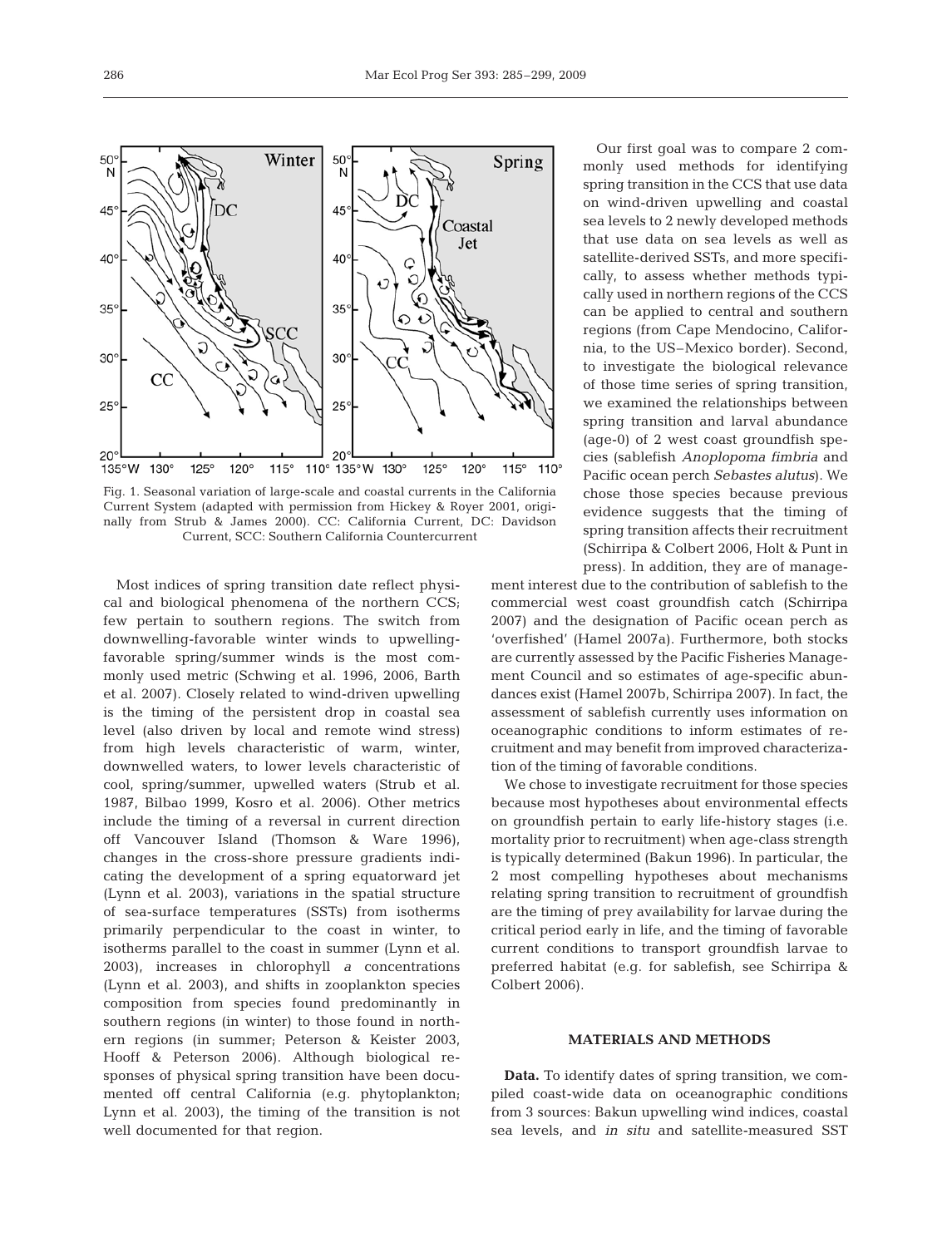fields. Bakun upwelling indices were derived from the daily average of wind-driven cross-shore transport computed from surface atmospheric pressure gradients generated from atmospheric models (Environmental Research Division of the Pacific Fisheries Environmental Laboratory, available online at: www. pfeg.noaa.gov/, for 1967 to 2007). Although satellitederived wind data exist for recent years (after 1999; Pickett & Schwing 2006), those time series are too short to test hypotheses about groundfish recruitment. We analyzed northern, central, and southern regions of the CCS separately because dates of spring transition (and environmental variables that determine them) tend to be coherent at spatial scales corresponding to the size of those regions (Strub et al. 1987). In particular, Strub et al. (1987) found positive covariation in the timing of the spring transition at alongshore scales of 500 to 2000 km driven predominantly by large-scale wind stress (at alongshore scales of ~1500 km). In addition, the lines between regions (at Cape Mendocino, 40.0° N, and Point Conception, California, 34.5° N) are well-recognized boundaries in physical and biological oceanographic conditions, although additional boundaries north of Cape Mendocino have also been documented (Huyer et al. 2005, Venegas et al. 2008). Furthermore, we compared dates of spring transition with recruitment time series for groundfish stocks, which are typically resolved at relatively large, regional (or sometimes, coast-wide) scales, requiring information on environmental conditions at similarly large scales. Bakun indices were averaged over coastal stations within regions (6 stations in total).

Daily sea level data were extracted from the University of Hawaii Sea Level Database (available at: http:// uhslc.soest.hawaii.edu/uhslc/data.html) for Neah Bay, Washington (representing the northern region), San Francisco (representing the central region), and San Diego (representing the southern region), California. Sea levels at a single station in each region were chosen because of evidence for covariation in that metric at large spatial scales (250 to 1300 km; Roach et al. 1989). An inverse barometric correction was applied to sea level data using surface pressures from the NCEP/NCAR Reanalysis Project (available online at: www.cdc.noaa.gov/cdc/reanalysis/reanalysis.shtml, for 1967 to 2007).

Daily Reynolds-AVHRR SST data (1985 to 2006) were extracted from the NOAA National Operational Model Archive & Distribution System covering the region from the coastline to beyond the continental shelf (extending 100 km offshore in the north, increasing to 560 km in the south). The SST data were a blend between coarse-scale *in situ* (Reynolds) and fine-scale satellite (AVHRR) observations and were interpolated

over points missing in the satellite record as described by Reynolds et al. (2007).

For Pacific ocean perch, maximum likelihood estimates of annual deviations in recruitment to age-3 (1970 to 2006; deviations from a stock-recruitment model, i.e. reflecting indices of recruitment success independent of spawning stock size) were taken from the most recent stock assessment (Hamel 2007b). Those data were shifted by 3 yr to generate time series of age-0 recruitment (1967 to 2003). Pacific ocean perch has a geographic distribution that spans Cape Blanco in the south to the southern US–Canada border in the north, so we compared time series of recruitment to dates of spring transition for the northern region only. For sablefish, the maximum likelihood estimates of the deviations in recruitment to age-0 (1972 to 2006) were generated from the same model used in the most recent stock assessment (Schirripa 2007) with one difference. In that assessment, an environmental covariate of recruitment, monthly average sea-surface heights from 4 locations off Washington and Oregon were included to improve model fit (i.e. generating time series of recruitment deviations independent of interannual variability in sea-surface height). For our analyses, we used estimates of recruitment deviations that did not include that environmental covariate (M. Schirripa unpublished analyses) since we were interested in testing the relationship between total interannual variation in recruitment and timing of spring transition. Because sablefish are distributed from Baja California in the south to the Gulf of Alaska in the north and the current stock assessment includes survey data from the US–Mexico border to the southern US–Canada border (Schirripa 2007), we compared recruitment time series and dates of spring transition for all 3 regions. Assessments for both species used an age-structured population dynamics model fit to catch and survey indices of abundance and length and age compositions (collected from fishery catches and surveys).

**Statistical methods.** Dates of spring transition were identified in 4 ways: one method that used Bakun indices (Schwing et al. 2006), another that combined Bakun indices and sea level data (as in Logerwell et al. 2003, adapted from Bilbao 1999, henceforth referred to as the 'Logerwell method'), a modified version of that method that used only sea level data, and one that used spatial patterns in SSTs.

The first method identified timing of spring transition from the start of the wind-driven coastal upwelling season, i.e. the date of minimum cumulative Bakun upwelling index (Schwing et al. 2006, Bograd et al. 2009) averaged over coastal stations within regions.

The Logerwell method uses 2 metrics of ocean conditions: the daily Bakun index averaged over coastal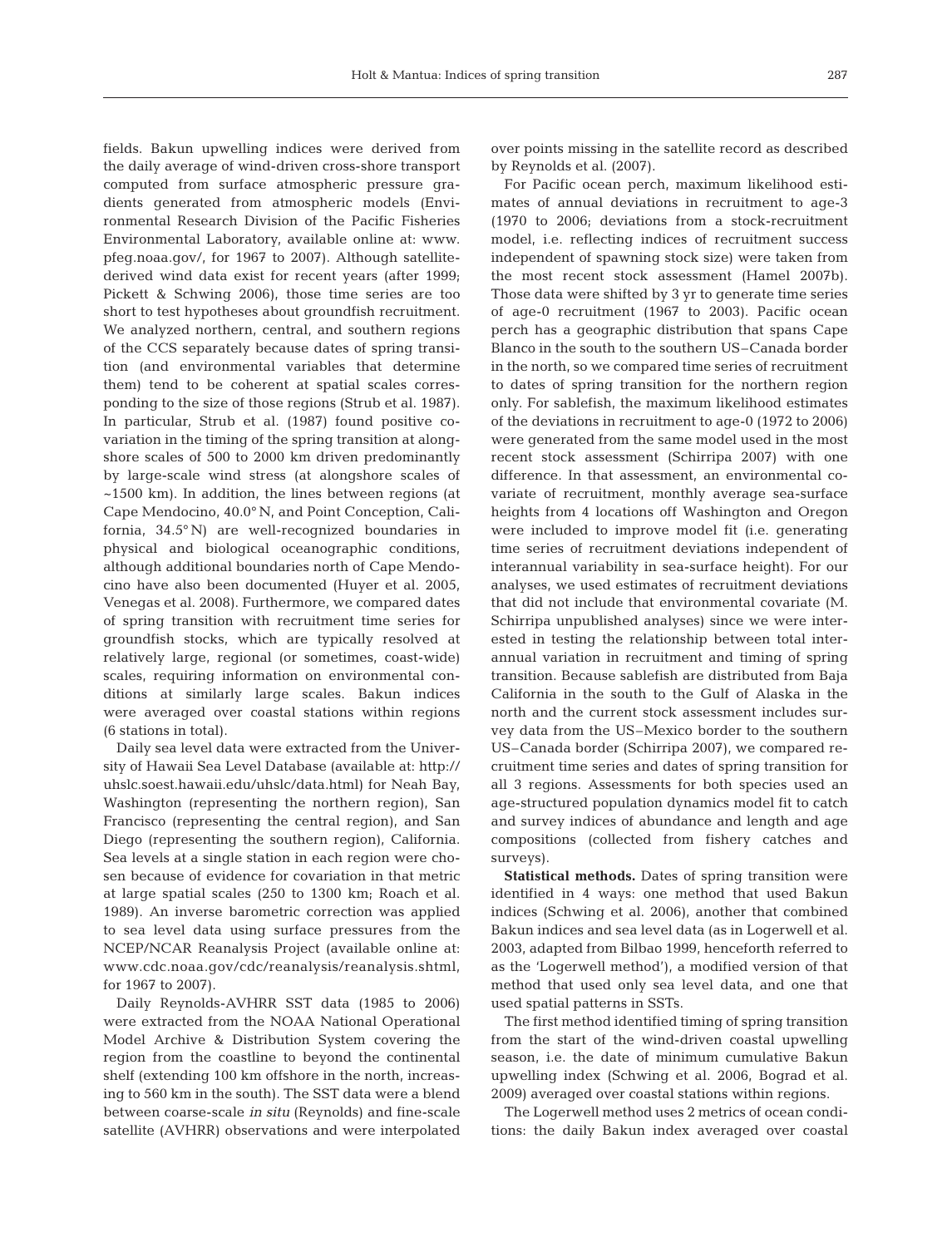stations within regions and residuals in coastal sea levels from the long-term mean at one location in each region. Both time series were low-pass filtered with a stop frequency of 1/(10 d), using complex demodulation performed in S-plus, to eliminate high frequency variation independent of a seasonal shift. Spring transition was defined as the first date when the Bakun index became positive and sea level residuals became negative, as indicated by the filtered time series. In years when the upwelling and sea-level time series crossed the zero line several times during the spring, the date that best matched the seasonal trends was chosen (as indicated by low-pass filtered time series with a stop frequency of 1/[90 d]).

The third method was a modified version of the Logerwell method with 3 differences. (1) For the modified version, we used only sea level data because they better integrate seasonal shifts in ocean conditions experienced by fish than wind data that were used to generate upwelling indices (Strub et al. 1987). Coastal sea levels on the west coast of the Americas integrate wind forcing and remotely generated, coastally trapped waves (Enfield & Allen 1980), whereas the Bakun upwelling indices are derived from smoothed atmospheric pressure fields and reflect wind-driven coastal upwelling only. (2) We computed sea-level residuals from the 3-yr running mean instead of the long-term mean to better capture seasonal changes in sea levels and remove signals related to interannual changes in mean values. (3) We defined spring transition as the date of steepest negative slope of the filtered time series using a stop frequency of 1/(90 d), since an objective selection of the date of seasonal shift was not possible with the 1/(10 d) filtered time series due to high frequency variation in those data.

We developed a fourth method for identifying dates of spring transition from changes in spatial patterns of SSTs. Although SSTs have been used to characterize the spring transition for specific locations (e.g. off central California, Lynn et al. 2003), those data have not been used to identify coast-wide time series of dates of spring transition. Spatial and temporal patterns in SSTs relate to upwelling of cold water that is characteristic of the spring transition in the north, and in the central region, to the formation of oceanographic features characteristic of spring and summer conditions (Lynn et al. 2003). Because we were interested in the seasonality of spatial patterns in SSTs independent of changes due to solar radiation (i.e. independent of common patterns across the entire region), we removed the mean spatial SST from each daily field to create time series of SST residuals. We examined those SST residuals for the first 240 d of each year because we were only interested in changes that occurred during winter, spring, and summer. Those residuals were then smoothed by computing the 3-d running mean and extracting every third day.

The dominant spatial patterns in residual SST fields were identified for each region using Empirical Orthogonal Function (EOF) analysis (also known as Principal Component Analysis), a multivariate technique that decomposes data series into a linear recombination of multiple orthogonal functions of the original data. The EOFs minimize residual variance in SST residuals and represent the dominant statistical patterns in high-dimensional data (as described by Armstrong 2000). Those functions are selected in descending order of importance (i.e. the first EOF captures the largest portion of variance; subsequent EOFs capture increasingly smaller portions). We identified dates of spring transition from time series of the amplitudes of the first EOF (the first principal component, PC1) because that function explained the largest portion of the variance (61.9, 40.2, and 49.1% for northern, central, and southern regions, respectively) and exhibited spatial patterns characteristic of spring transition. Furthermore, its amplitude (PC1) varied on a seasonal scale. We selected the date of initiation of the seasonally persistent upward slope of smoothed PC1 values (i.e. the date of maximum curvature derived from the second derivative of PC1 values, and low-pass filtered with a stop-frequency of 1/[90 d]) to represent the onset of spring SST conditions. Again, we used the 1/(90 d) filtered time series because objective dates of spring transition could not be identified from the 1/(10 d) filtered data due to high frequency variation.

We further examined latitudinal gradients in Bakun index climatologies and winter-spring differences in SST and wind stress fields to provide insights into the regional patterns of change associated with the spring transition.

To investigate the relationship between dates of spring transition and groundfish recruitment, we fit linear models for both species, Pacific ocean perch and sablefish:

$$
\ln(R_{i,t}) = b_{i,0} + b_{i,1} \cdot x_t + \varepsilon_{i,t} \qquad \varepsilon_{i,t} \approx MN(0, \Phi_i) \qquad (1)
$$

where  $\ln(R_{i,t})$  is the natural logarithm of the recruitment deviation for species  $i$  in year  $t$ ,  $x_t$  is the date of spring transition in year *t* calculated using 1 of the 4 methods described above,  $b_{i,0}$  and  $b_{i,1}$  are parameters for species *i*, and  $\varepsilon_{i}$  are multivariate normally distributed random errors with a variance-covariance matrix Φ*<sup>i</sup>* (dimensioned *t* × *t*). Variability in recruitment time series was from natural, biological sources and errors in observations of abundances from surveys and commercial catch. A third source of uncertainty, estimation uncertainty, arose because recruitment deviations were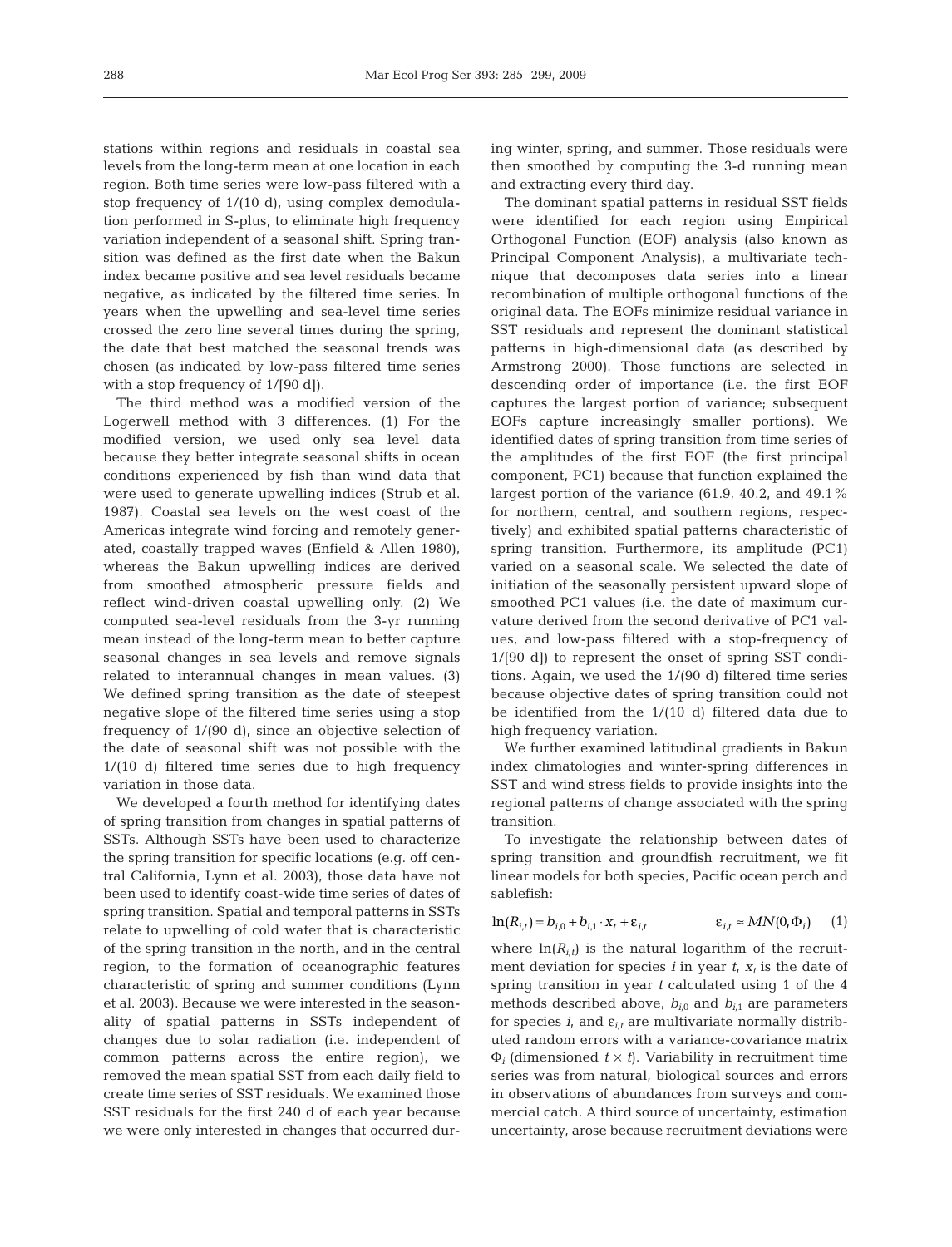derived from stock assessment models and were not observed directly. Estimation uncertainty was characterized by a variance-covariance matrix of annual recruitment values from the stock assessment model. We included those 3 sources of uncertainty by using multivariate normally distributed errors in Eqn. 1 (ε*i*) that included both estimation errors and natural variability combined with observation errors. Following Dichmont et al. (2003), the following objective function was minimized:

$$
\ln[\sqrt{Det(\Omega_i + V_i)}]
$$
\n
$$
+ \frac{1}{2} \sum_{t1} \sum_{t2} (\ln R_{i, t1} - \ln \hat{R}_{i, t1}) [(V_i + \Omega_i)^{-1}]_{t1, t2} (\ln R_{i, t2} - \ln \hat{R}_{i, t2})
$$
\n(2)

where  $V_i$  is the variance-covariance matrix of estimates of ln(*Ri*) for species *i* obtained from the stock assessment model that generated those estimates,  $\Omega_i$  is a matrix with diagonal elements  $\sigma^2_{\ \epsilon}$ representing variance associated with natural variability and observation errors, and  $\ln \hat{R}_{i,t}$  are expected recruitments (determined from  $\ln \hat{R}_{i,t} = b_{i,0} + b_{i,1} \cdot x_t$ ). Both summations (*t*1 and *t*2) occur over all years in the time series. Therefore, unlike previous studies relating groundfish recruitment to environmental factors (e.g. Schirripa & Colbert 2006), our parameter estimates account for the relative precision of annual recruitment estimates.

We tested whether the linear model was a significantly better fit to the data than a simpler model (e.g. the null model with a *y*-intercept only) using likelihood-ratio tests, and calculated the Akaike Information Criterion (AIC) value to estimate the gain (or loss) in information content. We then compared results among the 4 methods used to identify dates of spring transition.

#### **RESULTS**

#### **Cumulative upwelling**

For the northern region of the CCS, the start of the upwelling season (i.e. date of minimum cumulative upwelling after which upwelling was generally positive) usually occurred between March and May. For the central and southern regions it occurred 1 to 3 mo earlier (e.g. Figs. 2a, 3a, & 4a for an example time series from 1999). In fact, in most years, south of 36° N, the start of the upwelling season was identified as 1 January, because winter wind conditions were characterized by weak upwelling rather than downwelling. In those years, the cumulative upwelling index remained positive year round. Seasonally weak or intermittent winter downwelling between 33° and 39° N was reflected in the climatology of Bakun indices for 1948 to 2007, which were positive (indicating upwelling favorable winds) for most months (Fig.  $5$ ).



Fig. 2. (a) Cumulative Bakun upwelling indices  $(m^3 s^{-1})$  per 100 m of coastline) for one example year, 1999, in the northern California Current System. (b) Bakun upwelling indices smoothed with a low-pass filter of stop frequency 1/(10 d) (grey solid line) and low-pass filter of stop frequency 1/(90 d) (black solid line), and sea-level residuals from the long-term mean smoothed in the same ways (grey dashed lines for stop frequency of 1/[10 d] and black dashed line for the stop frequency of 1/[90 d]). (c) Sea-level residuals from a 3-yr running mean, smoothed with a low-pass filter of stop-frequency 1/(90 d). (d) Amplitudes of the first EOF of SST fields, smoothed with a low-pass frequency of 1/(90 d). Note, only days of year 1 to 240 were included in the EOF analysis, and smoothing further removed the first and last 40 d of the time series. Vertical lines denote dates of spring transition identified by (a) the method of Schwing et al. (1996) (start of upwelling season), (b) the Logerwell method, (c) the modified Logerwell method, and (d) our method using seasonal trends in SST fields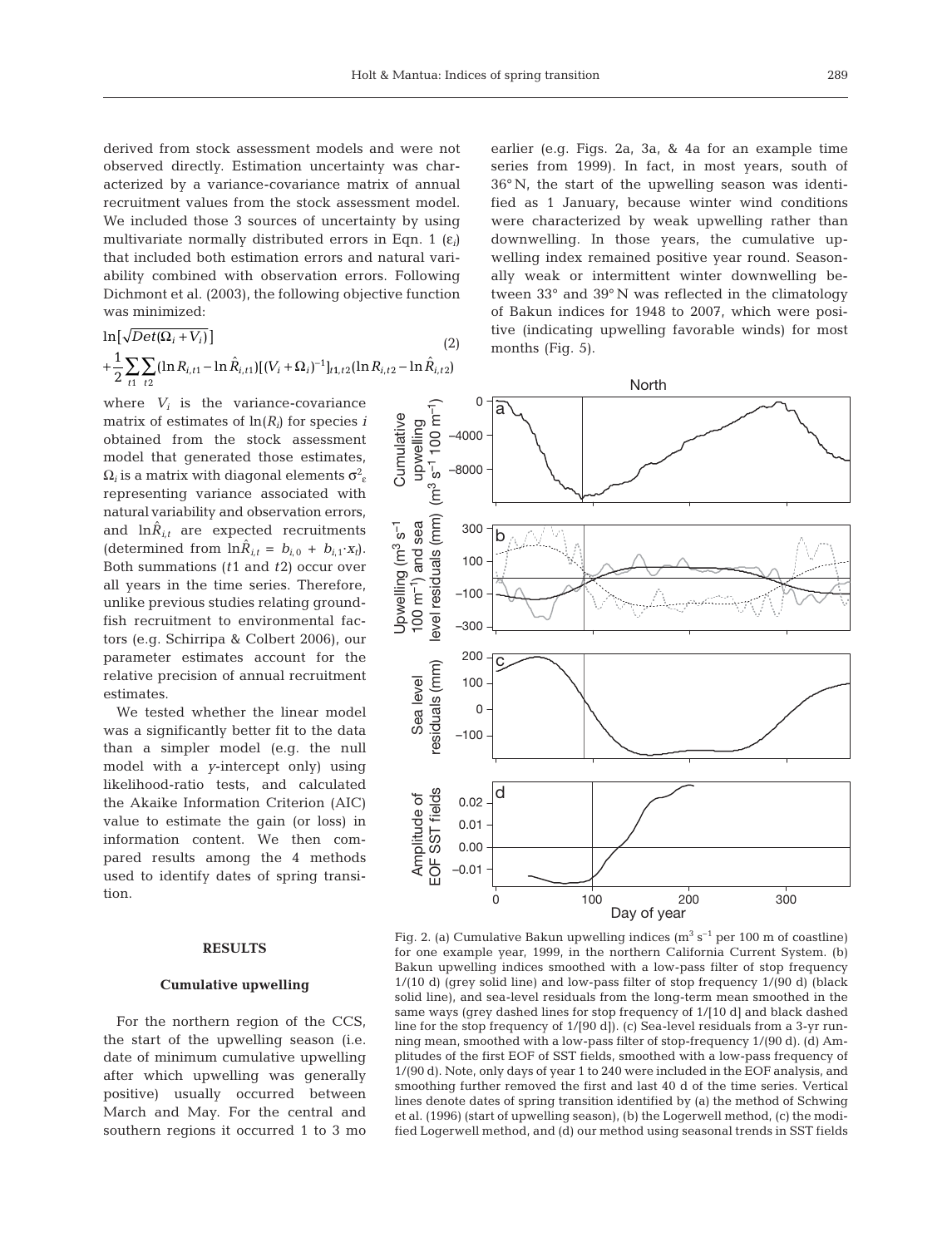

Fig. 3. As in Fig. 2, but for the central region of the California Current System

#### **Logerwell method**

When applied to the northern region, the timing of reversal in winds from downwelling favorable to upwelling favorable coincided with a rapid drop in sea levels below their long-term mean (e.g. Fig. 2b). As expected, the dates identified by the Logerwell method were highly correlated with those from the cumulative upwelling method for that region (Fig. 6, top left corner). However, in the central and southern regions, the onset of strong upwelling favorable winds occurred several weeks prior to a gradual decline in sea levels. Similar to the previous method (minimum cumulative upwelling), in some years, dates of spring transition could not be identified with the Logerwell method in the central and southern regions because winds remained upwelling favorable throughout the winter, sea levels remained below their long-term mean, or the dates identified from the 2 metrics were not coincident (e.g. Figs. 3b & 4b).

## **Modified Logerwell method**

In contrast to the Logerwell method, dates of spring transition could be identified using the modified Logerwell method for all 3 regions because that method did not rely on wind-driven upwelling and it employed the date of most rapid decline in sea levels (an event that could be specified for each year) rather than the date of decline below the long-term mean (an event that could not be consistently specified). Rapid declines in sea levels in the southern region tended to occur 10 to 50 d earlier than in the northern and central regions (e.g. Figs. 2c, 3c, & 4c for 1999). The dates of spring transition identified from the modified Logerwell method were only weakly positively correlated with timing of upwelling derived from Bakun indices for the northern and southern regions, and were uncorrelated in the central region (Figs. 6, 7, & 8).

## **Spatial patterns in SST fields**

In our northern CCS region (40.0° to 49° N), the first EOF represented a combination of latitudinal and cross-shore trends in SST residuals. The amplitude of the first EOF (PC1) generally increased from winter to summer each year (e.g. Fig. 9). The spatial patterns in PC1 suggest that

nearshore and offshore areas exhibited opposite seasonal trends; nearshore areas were warmer than average during winter and cooler than average in summer (i.e. were negatively correlated with PC1 trends). In contrast, offshore areas (and nearshore around 46° N) exhibited opposite trends, i.e. were positively correlated with PC1 trends. See Fig. 10 for the correlation coefficients of the relationship between the PC1 and SST residuals (which reflect spatial patterns in the first EOF), and the magnitude of the slope of that relationship.

Similarly, for our central region (34.5° to 40.0° N), the first EOF exhibited strong cross-shore patterns (Figs. 9 & 10). In contrast to the northern and central regions, in the south, SST residuals were positively correlated with PC1 values near shore (i.e. SSTs were cooler than average during winter and warmer than average in summer) and negatively correlated offshore.

In the northern region, dates of spring transition identified from SST fields were positively correlated with the timing of the onset of upwelling and dates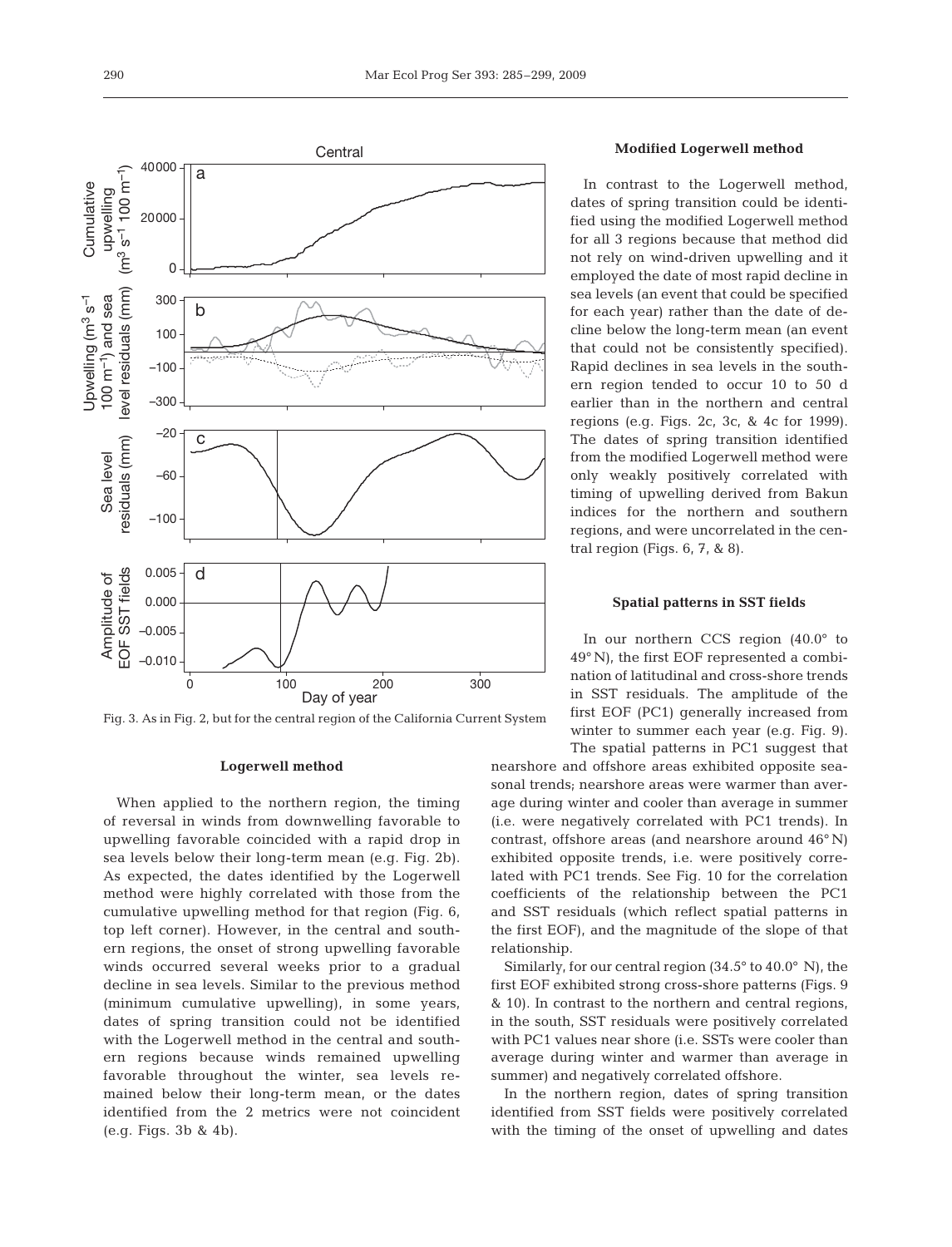

Fig. 4. As in Fig. 2, but for the southern region of the California Current System



Fig. 5. Hovmöller diagram of monthly average Bakun upwelling index  $(m^3 s^{-1}$  per 100 m of shoreline) arranged by latitude on the *y*-axis. The horizontal dashed lines delineate 3 regions of the California Current System: northern, central, and southern

identified from the Logerwell method (Fig. 6). However, those relationships were either not calculated (Logerwell method) or near zero (upwelling method) in the central and southern regions (Figs. 7 & 8). Relationships between the modified Logerwell dates and those from SST fields were consistently near zero for all regions (Figs. 6, 7, & 8).

The relationships between dates of spring transition and recruitment deviations varied according to species, region, and the method used to identify dates. For sablefish, the models that included spring transition identified from cumulative upwelling and the Logerwell method were significantly better fits to the data than the null models for the northern region ( $p = 0.04$  and  $p = 0.001$ , respectively), and the model based on the modified Logerwell method approached significance (p = 0.06; Table 1, Fig. 11). However, this was not the case for the central or southern regions, or the model based on dates identified from SSTs for any region. Indeed, those models had higher AIC values (lower information content) than their null versions. For Pacific ocean perch, only the relationship based on dates of spring transition identified from the Logerwell method approached significance ( $p = 0.05$ ; Table 1, Fig. 12). The remaining 3 models had higher AIC

values than their null counterparts, suggesting no gain in information by including dates of spring transition.

## **DISCUSSION**

Our results suggest that using the Logerwell approach, or the Bakun wind-derived index alone, provides an informative spring transition index in the northern region. However, these metrics may not be appropriate in the central and southern regions because of diminished, intermittent, or absent winter downwelling in those regions. For the central region, for 10 of the 40 years, either smoothed time series of Bakun winds remained positive during the winter or smoothed time series of coastal sea levels remained below their long-term mean. Furthermore, for most years in that region, the timing of onset of upwelling favorable winds differed from the timing of declines in sea levels (e.g. Fig. 3b). For the southern region, the smoothed time series of Bakun winds remained positive for 34 of 40 years. One possible explanation for the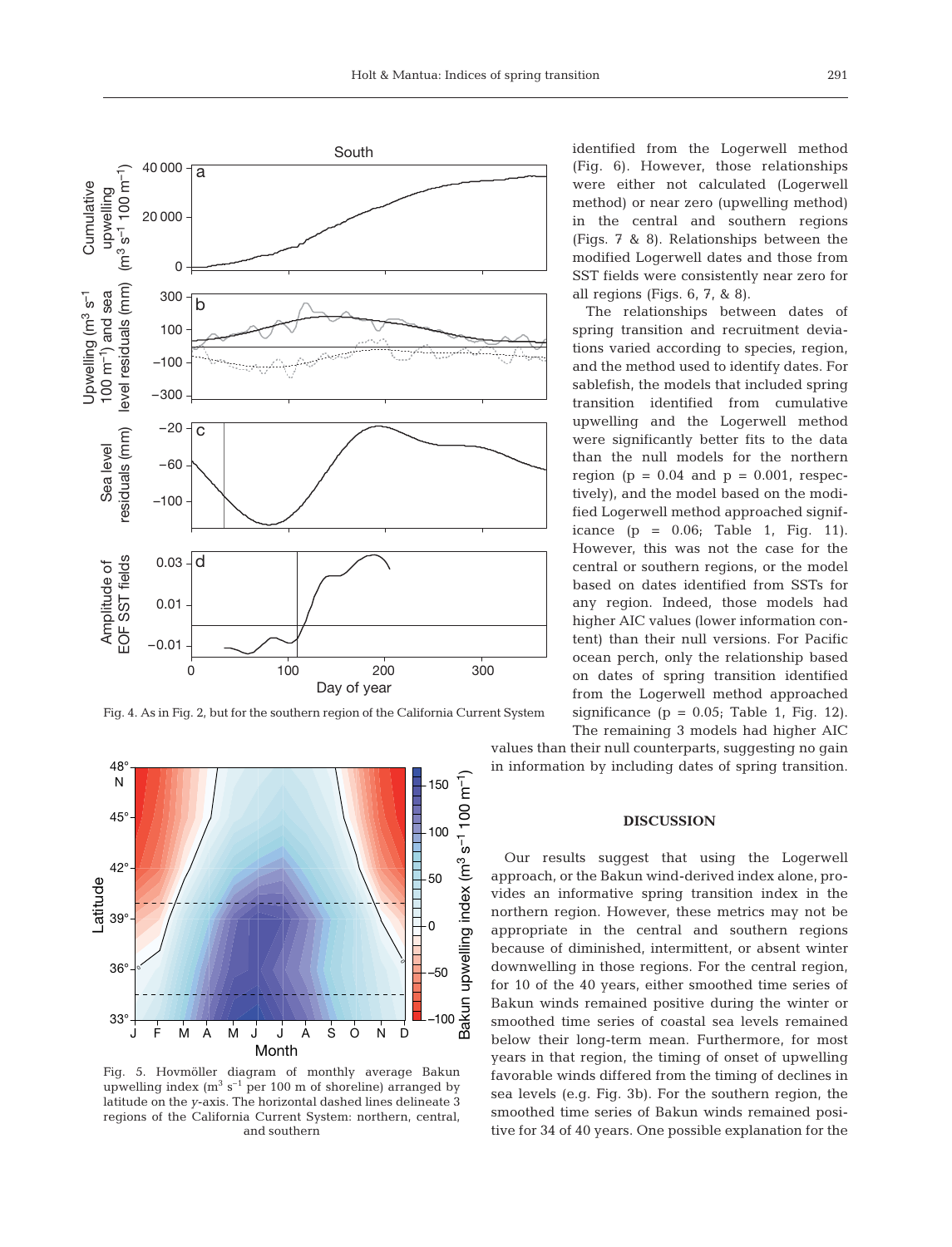

Fig. 6. Correlations between dates of spring transition (day of year) for the northern region of the California Current System identified from 4 methods: the start of the upwelling season (date of minimum cumulative upwelling), the Logerwell method, the modified Logerwell method, and an index of the dominant patterns in SST from EOF analysis that uses the date of maximum curvature in smoothed PC1 values

divergence in the timing of transition among metrics in central and southern regions is strong vertical stratification in the upper ocean during spring. That stratification can negate the impact of wind stress on the upwelling of cold, nutrient-rich water and can confound the relationship between upwelling winds and ecologically-important ocean conditions, as documented in 2005 (Kosro et al. 2006). Another possibility is that remotely forced, coastally trapped waves (Hickey et al. 2006) must be considered in conjunction with local wind forcing to account for seasonal changes in coastal sea levels and SSTs in the southern region (Enfield & Allen 1980). Although sea levels tend to covary at large spatial scales (i.e. exhibiting coherence within regions), Denbo & Allen (1987) found that the magnitude of those fluctuations varied by latitude and were largest several hundreds of kilometers north of maxima in wind stress. Our observations of sea levels at San Francisco and San Diego for the central and southern regions, respectively, may be more closely related to variability in wind stress south of the southern boundary of the respective region than within it. In contrast, sea-level data for the northern region were collected near the northern boundary (Neah Bay) and likely integrate conditions over that region.

In contrast, we were able to identify dates of spring transition in all 3 regions using our modified version of the Logerwell method. That method had 2 additional advantages. The choice of the date (the date of steepest decline in low-pass filtered time series in sea levels) was more objective than the date chosen using the Logerwell method in years when multiple dates of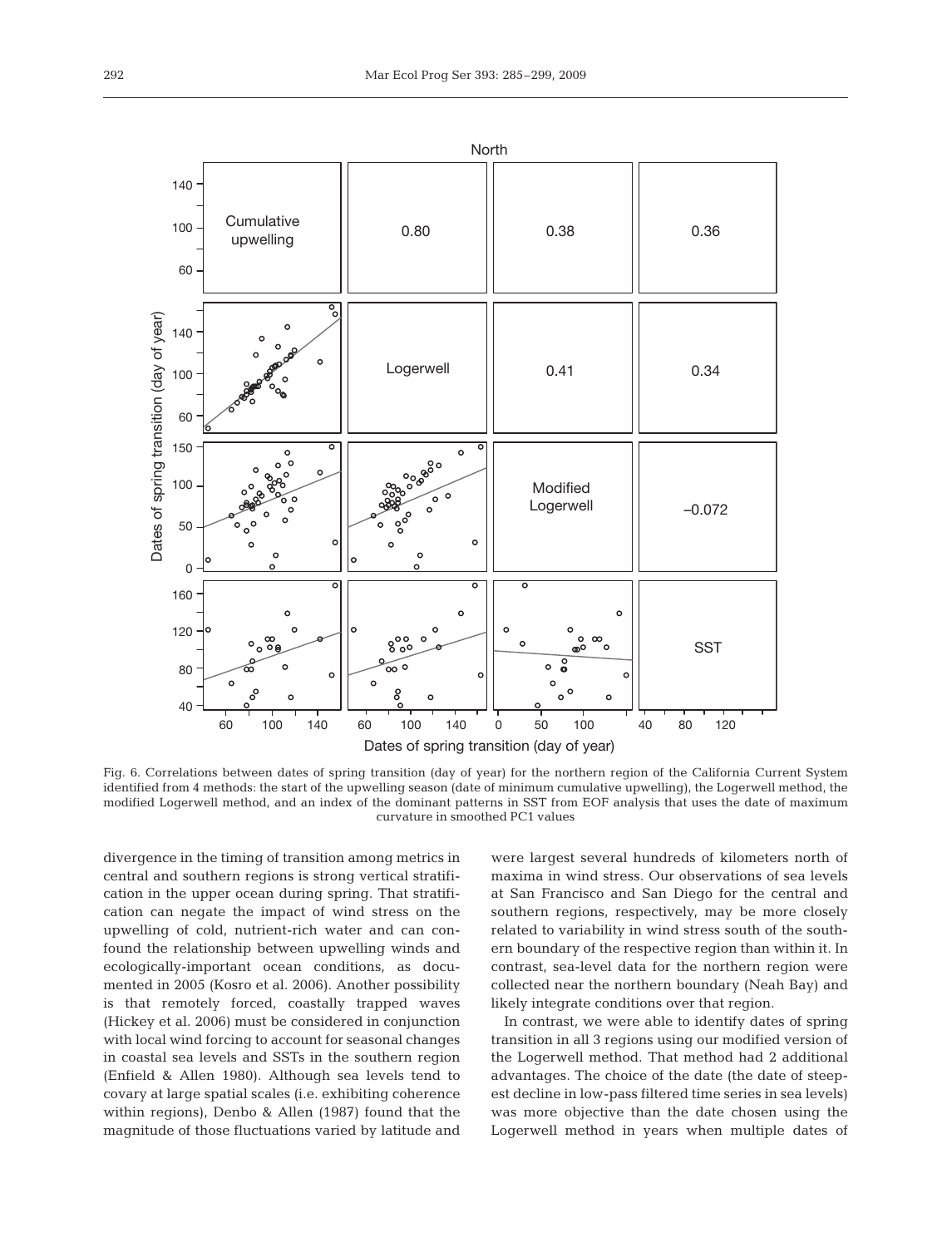NOTE: Data errors were found in Fig. 7 after publication. See corrections in Erratum (Mar Ecol Prog Ser 398:305-306)



Fig. 7. Correlations between dates of spring transition (day of year) for the central region of the California Current System identified from 3 methods: the start of the upwelling season (date of minimum cumulative upwelling), the modified Logerwell method, and an index of the dominant patterns in SST from EOF analysis that uses the date of maximum curvature of smoothed PC1 values

zero-crossing existed in Bakun winds and sea-level residuals. Furthermore, our method more accurately reflected the timing of seasonal changes in ocean conditions that define the spring transition (date of steepest change) than previous methods that use arbitrary point thresholds (e.g. declines below the long-term mean sea level). However, the ability of our method to detect sudden declines in sea levels was limited by the smoothing of time-series data, which may have excluded high-frequency variation associated with spring transition.

Strong seasonal signals were also evident in our EOFbased indices of SSTs (Fig. 9). In the northern and central regions, differences between spring (April to June) and winter (January to March) SST fields indicate an incursion of cold upwelled water at the coast and/or the presence of remotely forced, coastally trapped waves (see the left panel of Fig. 10). However, the timing of SST changes was weakly (positively) correlated with the start of upwelling in the north only. South of Point Conception, the seasonal trends in SSTs are characterized by a local maximum in warming waters inside the Southern

California Bight, a local minimum in warming in a narrow band offshore, and a region of intermediate warming farther offshore (right panel of Fig. 10). The band of minimal seasonal warming is a southeastward extension of the seasonally cooling coastal upwelling waters in the central CCS region. The leading EOF from our analysis of SSTs in the southern region captures these features with an east-west dipole hinging on a line that extends southeastward from Point Conception. Once the regionally averaged seasonal warming is accounted for, the characteristics of the total winter-to-spring SST changes in the 3 regions of the CCS examined here are all consistent with the EOF loadings shown in the right panel of Fig. 10.

#### **Comparison to previous literature**

The sequence of seasonal changes in oceanographic variables that we examined generally agree with previous studies. Similar to our results, most studies have found the onset of upwelling favorable winds to either coincide or precede declines in sea level, depending on the region (Strub et al. 1987, Strub & James 1988, Logerwell et al. 2003). In contrast to our findings,

Strub et al. (1987) found that seasonal cycles in sea levels lead those of mid-shelf SSTs by 1 to 2 mo across the US west coast (35° to 48° N). The differences in relative timing of SST changes between our results and those of Strub et al. (1987) can be explained in at least 3 ways. First, our measure was of spatial patterns in SSTs (i.e. we used ordination techniques to extract dominant spatial patterns in SST residuals), whereas Strub et al. (1987) used raw SST values. Second, our measure was independent of trends common within regions. In other words, our measure of SST changes was designed to filter out the seasonal trends due to increasing solar radiation that may have been captured by Strub et al. (1987). Third, we chose the date of maximum curvature in smoothed PC1 values as the date of spring transition, which preceded large absolute changes in SSTs described by Strub et al. (1987).

Few studies have examined differences in seasonal patterns in oceanographic conditions across regions in the CCS; most have focused on a single region (usually in the north). In one exception, Strub et al. (1987) found that the seasonal cycle of currents was more dramatic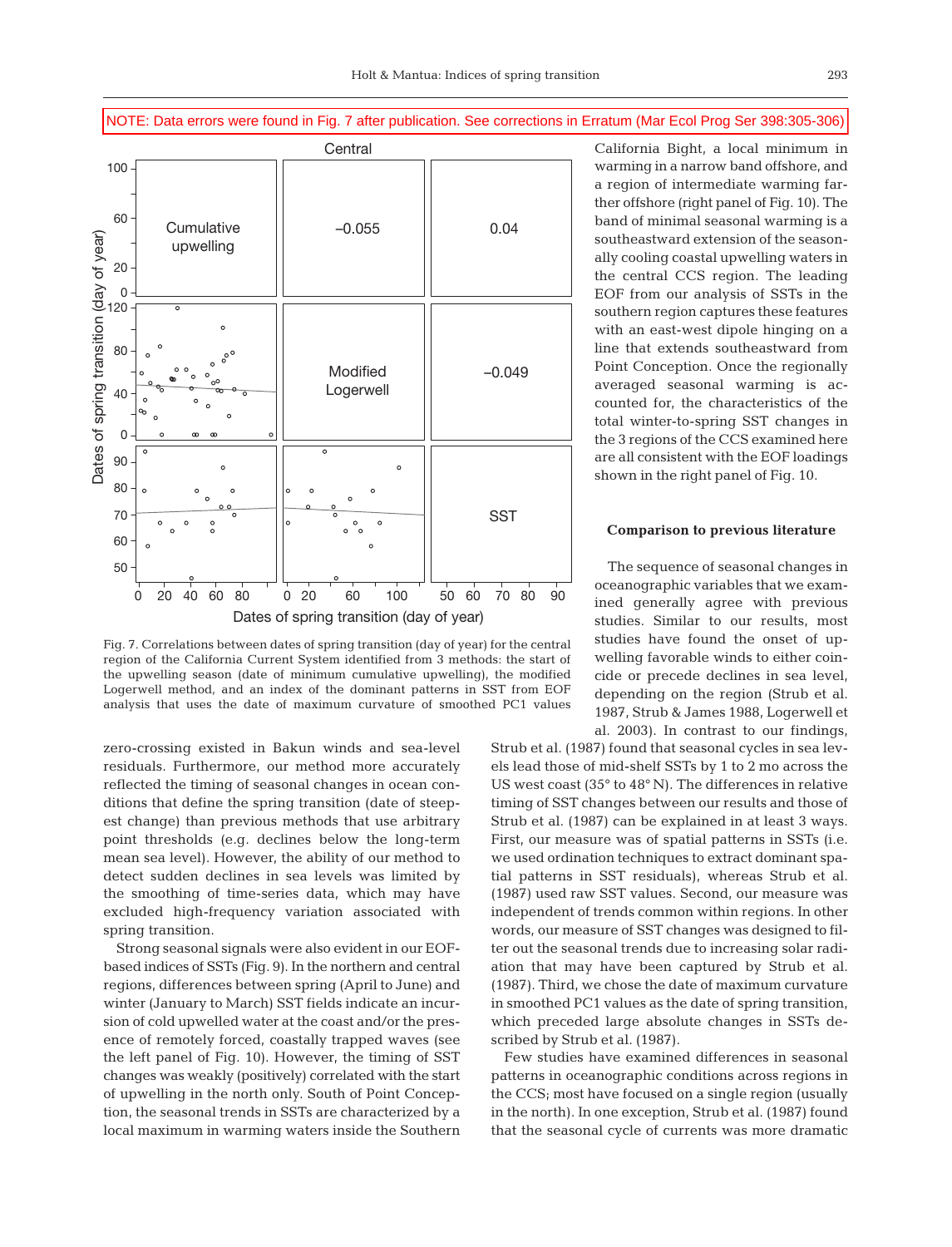

Fig. 8. Correlations between dates of spring transition (day of year) for the southern region of the California Current System (as described in the caption of Fig. 7)



north of 45° N (accounting for 30 to 50% of variance in those currents) compared to the rest of the US west coast. Similar to our results, they found that the magnitude of seasonal cycles in winds and sea levels in the northern CCS exceeded the magnitude in southern regions.

Also similar to our results, south of 35° N, Strub et al. (1987) found that the onset of strong southward winds was followed by a more gradual decline in sea levels than observed in the north. They suggested that those sea-level declines tended to progress northward along the US west coast via coastally trapped waves over a period of 3 to 10 d. We found that declines in sea levels in the north occurred 1 to 4 wk later than in the south, suggesting that, in at least some years, sea levels may be forced by different mechanisms between regions, or the same mechanism (e.g. windderived upwelling and poleward propagating coastally-trapped waves) combined withregionally independent atmospheric forcing.

Again similar to our results, Enfield & Allen (1980) found strong correlations between coastal sea levels and wind

stress north of San Francisco that were not apparent in the south. They attributed declines in coastal sea levels in the south to forcing by wind stress over the equatorial wave guide (e.g. associated with the Southern Oscillation) modified by annual insolation cycles, rather than local wind stress (which was responsible for declines in sea levels in the north). In another study comparing time series of sea levels across the margins of the Pacific Ocean, Roach et al. (1989) also suggested that sea levels were forced remotely by large-scale disturbances in the southern part of the CCS and locally in the north, as evidenced by higher correlations in sea levels among stations south of 38° N than north of that latitude.

#### **Comparison to other metrics of spring transition**

The timing of spring transition derived from other physical and biological indicators of ocean conditions from previous studies were either uncorrelated or pos-

Fig. 9. Climatologies of PC1 values for (a) northern, (b) central, and (c) southern regions of the California Current System for January through August (day of year 1 to 240, 1985 to 2007)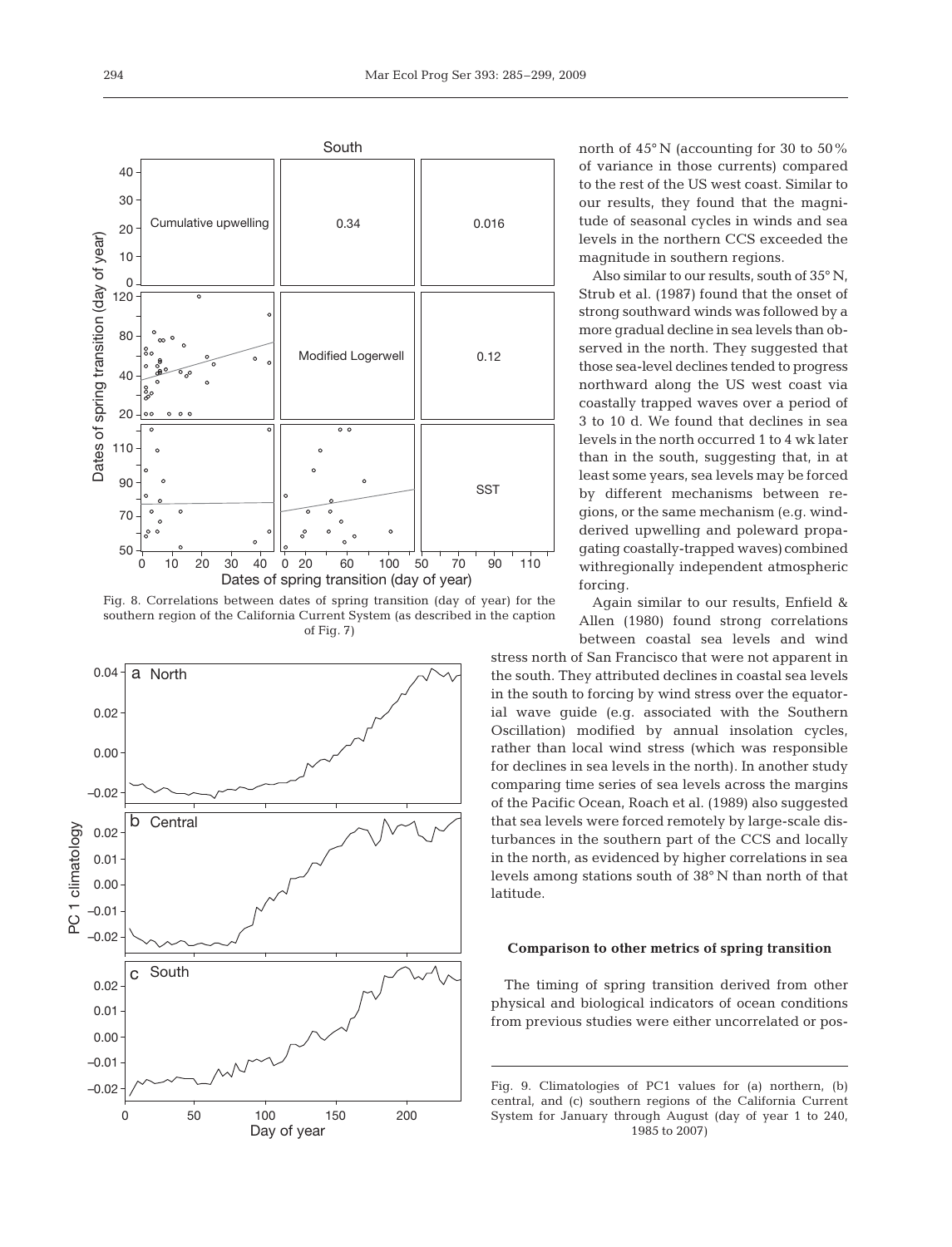

Fig. 10. (a) Change in raw sea-surface temperatures (SSTs) in °C between winter (averaged over January, February, and March) and spring (averaged over April, May, and June) for northern, central, and southern regions of the California Current System. (b) Correlation coefficients between SSTs (residuals from the spatial mean) and the first principal component (PC1) from EOF analysis for each grid point in the northern, central, and southern regions (contours), and slope of the relationship between PC1 (divided by its SD) and SST values for each SST location (colors)

itively correlated with our time series of spring transition. Consistent with the results of Thomson & Ware (1996), we found that dates of spring transition in the vertical shear of currents off Vancouver Island were uncorrelated with dates of spring transition identified from Bakun winds using the Logerwell method in the northern region  $(r = -0.33, p = 0.53)$ , and the same was true for dates derived from the cumulative upwelling index  $(r = -0.42, p = 0.40)$  and the modified Logerwell method  $(r = -0.45, p = 0.37)$ . These discrepancies can be explained in at least 3 ways. (1) the Bakun upwelling index (used in the cumulative upwelling and both Logerwell methods) is solely based on estimates of local alongshore windstress forcing that causes coastal upwelling, whereas current velocities used by Thomson & Ware (1996) represent integrated oceanic processes more directly. (2) Thomson & Ware's (1996) index of current velocity smoothes out high-frequency wind-induced variation of the upper ocean not related to seasonal shifts, which may be captured by the Bakun upwelling index. (3) Thomson & Ware (1996) examined conditions off Vancouver Island, north of our study region. In addition, the dates derived from SST fields were uncorrelated with those of Thomson & Ware (1996) ( $r = -0.22$ ,  $p = 0.67$ ), suggesting that variation in SST is driven by processes other than (or in addition to) coastal currents.

Biological dates of spring transition derived from zooplankton community structure (Peterson 2008) tend to be approximately 1 mo later than dates derived from upwelling indices (Bakun winds and sea level data) perhaps due to a delay in zooplankton response to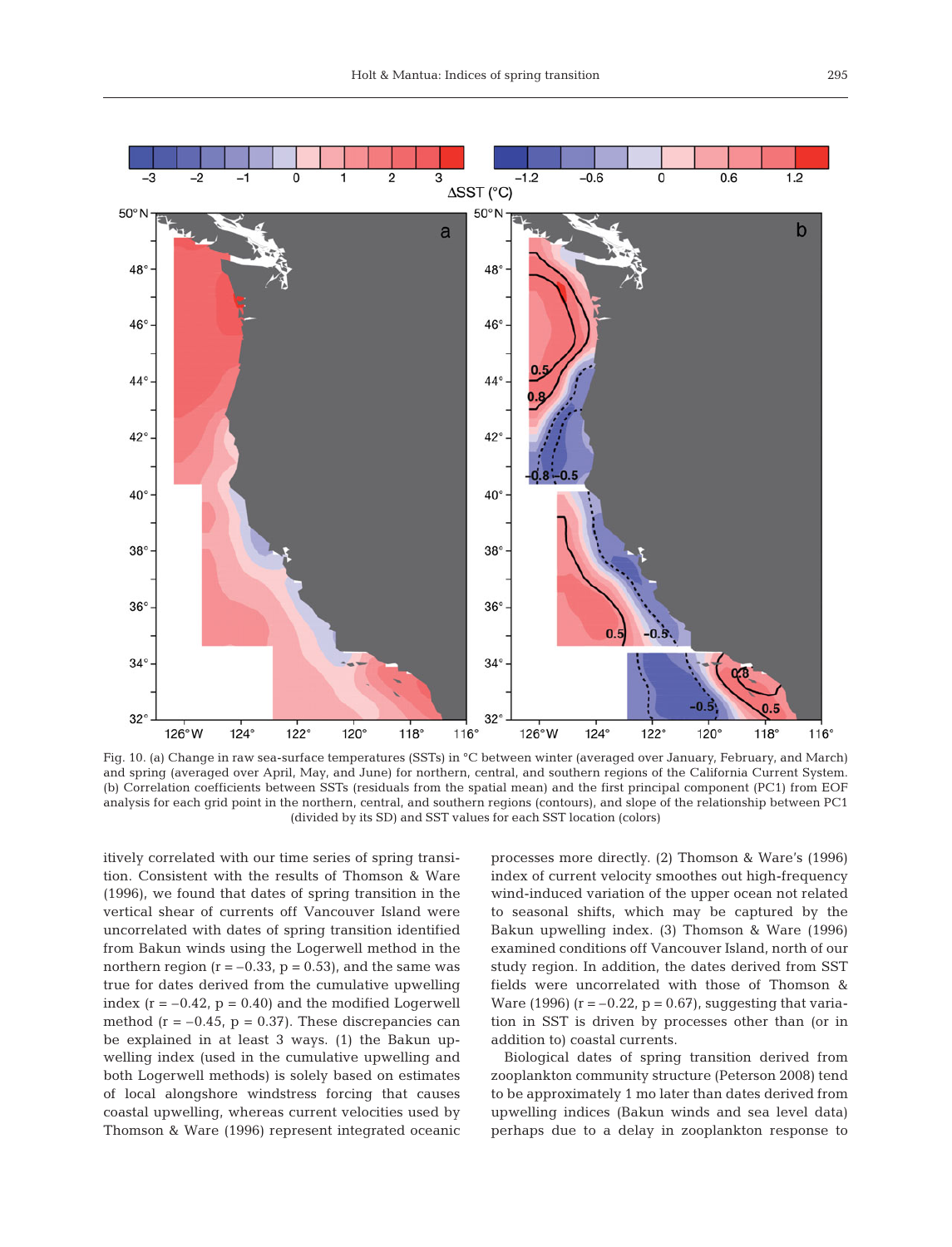Table 1. Summary statistics for linear relationships between dates of spring transition and ln(recruitment deviations) for Pacific ocean perch *Sebastes alutus* and sablefish *Anoplopoma fimbria*. Four methods for identifying dates of spring transition are listed in the third column: the date when the cumulative upwelling is minimized ('Start of upwelling'), the method used by Logerwell et al. (2003) ('Logerwell'), date of steepest change in smoothed sea levels ('Sea level', or modified Logerwell method), and date of seasonal shift in spatial patterns in sea-surface temperatures 'SST'. AICc: Akaike Information Criterion for small sample sizes; L ratio: likelihood-ratio test statistic that compares log-likelihoods of the linear and null models, where the null model has an intercept but no slope. p-values are based on a chi-squared distribution of L ratios

| <b>Species</b>   | Method for identifying       | No. of | Null model<br>$AIC_c$ | Linear model - |            |                  |                                           |       |       |
|------------------|------------------------------|--------|-----------------------|----------------|------------|------------------|-------------------------------------------|-------|-------|
| Region           | date of spring<br>transition | years  |                       | $b_0$          | $b_1$      | $\sigma_{\rm g}$ | $\Delta AIC_c$ from L ratio<br>null model |       | p     |
| <b>Sablefish</b> |                              |        |                       |                |            |                  |                                           |       |       |
| North            | Start of upwelling           | 35     | 3.8                   | 0.90           | $-0.00926$ | 0.54             | $-2.02$                                   | 4.42  | 0.036 |
|                  | Logerwell                    | 35     | 3.8                   | 1.20           | $-0.0122$  | 0.50             | $-7.82$                                   | 10.22 | 0.001 |
|                  | Sea level                    | 35     | 3.8                   | 0.46           | $-0.00552$ | 0.55             | $-1.18$                                   | 3.58  | 0.059 |
|                  | <b>SST</b>                   | 22     | 12.0                  | $-0.23$        | 0.00134    | 0.70             | 2.63                                      | 0.07  | 0.787 |
| Central          | Start of upwelling           | 35     | 3.8                   | 0.08           | $-0.00191$ | 0.57             | 2.15                                      | 0.25  | 0.616 |
|                  | Sea level                    | 33     | $-1.1$                | $-0.24$        | 0.0039     | 0.54             | 1.86                                      | 0.56  | 0.453 |
|                  | <b>SST</b>                   | 18     | 8.0                   | 0.87           | $-0.0123$  | 0.61             | 0.47                                      | 2.23  | 0.135 |
| South            | Start of upwelling           | 35     | 3.8                   | 0.12           | $-0.0116$  | 0.56             | 0.69                                      | 1.71  | 0.190 |
|                  | Sea level                    | 34     | 3.8                   | 0.20           | $-0.00409$ | 0.57             | 1.40                                      | 1.02  | 0.314 |
|                  | <b>SST</b>                   | 19     | 8.0                   | 0.57           | $-0.0078$  | 0.62             | 1.03                                      | 1.67  | 0.197 |
| Perch            |                              |        |                       |                |            |                  |                                           |       |       |
| North            | Start of upwelling           | 37     | 20.2                  | 0.58           | $-0.00848$ | 0.62             | 0.24                                      | 2.13  | 0.144 |
|                  | Logerwell                    | 37     | 20.2                  | 0.76           | $-0.0101$  | 0.60             | $-1.31$                                   | 3.69  | 0.055 |
|                  | Sea level                    | 37     | 20.2                  | 0.13           | $-0.00444$ | 0.63             | 1.14                                      | 1.23  | 0.267 |
|                  | <b>SST</b>                   | 22     | 16.3                  | $-1.10$        | 0.00949    | 0.65             | 0.10                                      | 2.75  | 0.098 |

favorable feeding conditions. Despite differences in average timing, positive correlations between those biological dates and our dates for the northern region (e.g. Logerwell method  $r = 0.80$ ,  $p = 0.0004$ ; modified Logerwell method  $r = 0.74$ ,  $p = 0.01$ ) suggest that the oceanographic mechanisms associated with spring upwelling and the drop in sea levels may also advect zooplankton species typical of summer conditions (originating from northern regions) into the CCS, replacing species typical of winter conditions (originating from southern regions).

## **Biological responses to the timing of spring transition**

Although persistent changes during spring were evident in all 4 oceanographic time series that we examined, only those related to wind-driven upwelling and sea levels showed significant (negative) relationships with recruitment of Pacific ocean perch or sablefish. Those oceanographic variables reflect upwelling in coastal waters during spring (decreased sea levels and shift from poleward to equatorward winds) and may reflect increases in upwelling-derived productivity important during larval stages of groundfish. However, time series of spring transition derived from spatialtemporal patterns in SST residuals were uncorrelated with recruitment of Pacific ocean perch and sablefish.

In contrast to our results for SSTs, Lynn et al. (2003) observed changes in spatial patterns in SSTs concurrent with biological metrics of spring transition. However, they examined fine-scale spatial features in SSTs during spring rather than large-scale spatial trends, and in only a small region off of central California. Furthermore, they used primary productivity, as measured by nearshore vertically integrated fluorescence and beam attenuation coefficients, to demonstrate changes in biological conditions over spring and not higher trophic levels. Our measure of spatial gradients in SST may also be related to biological processes at lower trophic levels, not captured by our metric of groundfish recruitment.

We investigated the relationships between timing of spring transition and groundfish recruitment to demonstrate the biological implications of various methods for identifying timing of spring transition, and not to rigorously test those methods. Our interpretation of those examples is limited for at least 3 reasons. (1) Instead of a single physical driver (e.g. influx of food resources), recruitment may depend on the complex interaction of productivity, currents transporting larvae offshore away from zones of productivity, and distribution of predators. Those factors may be reflected in the different oceanographic variables used to identify spring transition, limiting the application of a single method for detecting that phenomenon. (2) Although both species are assessed as single popula-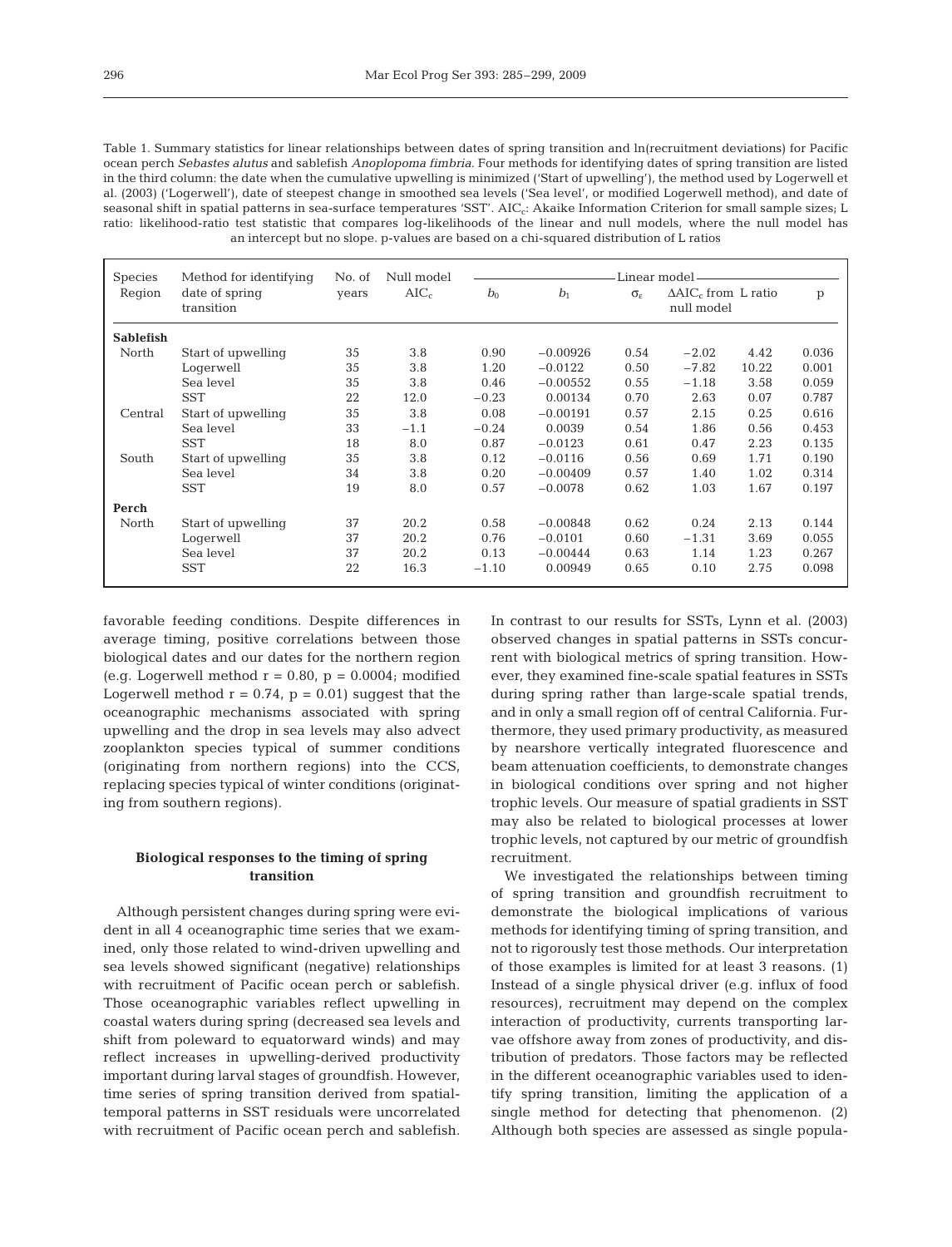

Fig. 11. Relationships between dates of spring transition and ln(recruitment deviations) for sablefish *Anoplopoma fimbria* using 4 methods for identifying spring transition: (a) the date when the cumulative upwelling first becomes positive, (b) the method used by Logerwell et al. (2003), (c) date of the steepest decline in smoothed sea levels, (d) and date of the seasonal shift in spatial patterns in sea-surface temperatures. Note the only difference in ln(recruitment deviations) for each plot is the number of years included. The relationships in plots (a), (b), and (c) were significant (i.e.  $p < 0.05$ ) or approached significance (likelihood-ratio tests,  $p = 0.04$ ,  $p = 0.001$ , and  $p = 0.06$ , respectively)



Fig. 12. Relationships between dates of spring transition and ln(recruitment deviations) for Pacific ocean perch *Sebastes alutus*, as described in the caption of Fig. 11. The relationship in plot (b) was marginally significant (likelihood-ratio test  $p = 0.05$ 

tions, there is some evidence for stock structure within populations (e.g. for sablefish see Schirripa (2007)), and those sub-populations may respond in different ways to delays in spring transition. (3) For Pacific ocean perch, estimates of recruitment include variability in survival experienced over the first 3 yr of life, potentially swamping signals from larval life stages (the first year). Although the timing of spring transition may also influence maternal condition, which may in turn influence recruitment (Sogard et al. 2008), we found no significant relationships between timing of spring transition in the year prior to recruitment and abundance of recruits for either species.

#### **CONCLUSIONS**

Spring transition in the CCS is not a single, easily defined phenomenon. We advise caution when identifying dates of spring transition; individual methods for selecting those dates do not capture the complex multidimensional changes that occur. For example, in the southern CCS, dates derived by locally winddriven upwelling, coastal sea levels, and SSTs differed by 1 to 2 mo of each other, and their time series were not significantly correlated.

The choice of an appropriate method depends on the specific oceanographic conditions relevant for hypotheses being tested (e.g. related to upwelling, temperatures, and/or biological habitat) and the spatial extent of investigation (e.g. regionally-specific or spanning the entire CCS). Metrics related to upwelling may be appropriate when transport constrains the ability of fish larvae to access high quality habitat and/or prey, and metrics derived from spatial patterns in SSTs may be related to other trophic levels (e.g. primary productivity). Instead of developing multiple time series of spring transition that reflect individual physical drivers, multivariate ordination techniques could be used to combine information across metrics (within or among regions). Environmental signals that are common among metrics could be extracted in a

series of orthogonal ordination axes. Further studies at large spatial scales, multi-decadal temporal scales, and multiple trophic levels are required to identify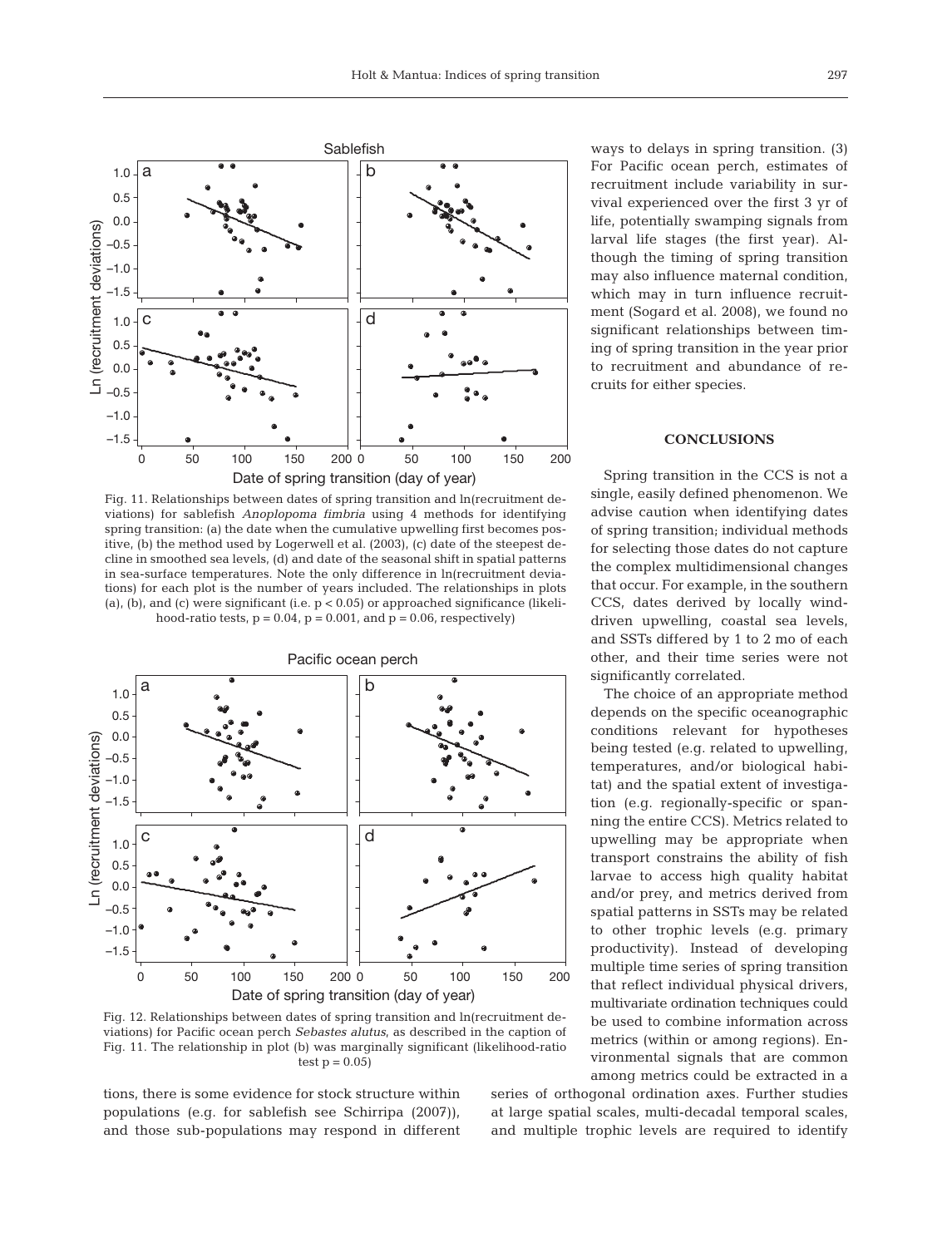of the ecosystem.

Spatially comprehensive metrics of the timing of spring transition (i.e. that include the entire CCS) are warranted given the growing recognition for the ecological importance of this phenomenon and the large spatial scale of physical drivers (and hence biological responses). However, coast-wide metrics of upwelling may not be feasible given region-specific responses to physical drivers (e.g. interactions between coastally trapped waves and local winds). We developed 2 new methods to identify dates of spring transition that use the timing of rapid declines in sea levels and spatial patterns in SSTs, which may be more appropriate than previous methods when comparing northern, central, and southern regions of the CCS. Although not related to recruitment of sablefish or Pacific ocean perch, those methods may be related to other biological phenomena not investigated here. Metrics that span the CCS will be especially relevant with projected changes in the timing of spring transition under global warming scenarios (Snyder et al. 2003).

*Acknowledgements.* Funding was provided for C.A.H. through a grant provided by the Applied Sciences Program in the Earth Science Division of the National Aeronautics and Space Administration, and the Joint Institute for the Study of the Atmosphere and Ocean (JISAO) under NOAA Cooperative Agreement No. NA17RJ1232, Contribution # 1736. Thanks to E. Armstrong, B. Holt (NASA, Jet Propulsion Laboratory, California Institute of Technology, Pasadena, CA), and R. Mendelssohn (Southwest Fisheries Science Centre, NMFS, La Jolla, CA) for their help extracting and analyzing the satellite data. Helpful suggestions were also provided by E. Clarke, R. Methot, M. Haltuch, and I. Stewart (Northwest Fisheries Science Centre, NMFS, Seattle, WA). M. Schirripa and O. Hamel (Northwest Fisheries Science Centre) supplied the time series of recruitment for sablefish and Pacific ocean perch, respectively. B. Peterson provided data on biological dates of spring transition, and he and O. Hamel reviewed earlier versions of this manuscript. Thanks also to T. Mitchell for producing the maps.

#### LITERATURE CITED

- ▶ Armstrong EM (2000) Satellite derived sea surface temperature variability off California during the upwelling season. Remote Sens Environ 73:1–17
	- Bakun A (1996) Patterns in the ocean: ocean processes and marine population dynamics. University of California Sea Grant in cooperation with Centro de Investigaciones Biologicas de Noroeste, San Diego, CA
- ▶ Barth JA, Menge BA, Lubchenco J, Chan F and others (2007) Delayed upwelling alters nearshore coastal ocean ecosystems in the northern California current. Proc Natl Acad Sci USA 104:3719–3724
	- Bilbao P (1999) Interannual and interdecadal variability in the timing and strength of the spring transitions along the United States West Coast. MSc thesis, Oregon State University, Corvallis, OR
- metrics that will be relevant to different components > Bograd SJ, Schroeder I, Sarkar N, Qiu X, Sydeman WJ, Schwing FB (2009) Phenology of coastal upwelling in the California Current. Geophys Res Lett 36:L01602, doi:10.1029/2008GL035933
	- ► Denbo DW, Allen JS (1987) Large-scale response to atmospheric forcing of shelf currents and coastal sea level off the west coast of North America. J Geophys Res 92: 1757–1782
	- ► Dichmont CM, Punt AE, Deng A, Dell Q, Venables W (2003) Application of a weekly delay-difference model to commercial catch and effort data for tiger prawns in Australia's Northern Prawn Fishery. Fish Res 65:335–350
	- ► Enfield DB, Allen JS (1980) On the structure and dynamics of monthly mean sea level anomalies along the Pacific coast of North and South America. J Phys Oceanogr 10:557–578
		- Hamel O (2007a) Rebuilding update for Pacific ocean perch. Pacific Fishery Management Council, Portland, OR
		- Hamel O (2007b) Status and future prospects for the Pacific ocean perch resource in waters off Washington and Oregon as assessed in 2007. Pacific Fishery Management Council, Portland, OR
		- Hickey BM, Royer TC (2001) California and Alaska Currents. In: Steele JH, Thorpe SA, Turekian KK (eds) Encyclopedia of ocean sciences. Academic Press, Oxford, p 368–379
	- ► Hickey B, MacFadyen A, Cochlan W, Kudela R, Bruland K, Trick C (2006) Evolution of chemical, biological, and physical water properties in the northern California Current in 2005: remote or local wind forcing? Geophys Res Lett 33:L22S02 doi:10.1029/2006GL026782
		- Holt CA, Punt AE (in press) Incorporating climate information into rebuilding plans for overfished groundfish species of the U.S. west coast. Fish Res
		- Hooff RC, Peterson WT (2006) Recent increases in copepod biodiversity as an indicator of changes in ocean and climate conditions in the northern California current ecosystem. Limnol Ocean 51:2042–2051
	- ► Huyer A, Sobey EJC, Smith RL (1979) The spring transition in currents over the Oregon continental shelf. J Geophys Res 84:6995–7011
	- ► Huyer A, Fleischbein JF, Keister J, Kosro PM, Perlin N, Smith RB, Wheeler PA (2005) Two coastal upwelling domains in the northern California Current system. J Mar Res 63:901–929
	- ► Kosro PM, Peterson WT, Hickey BM, Shearman RK, Pierce SD (2006) Physical versus biological spring transition: 2005. Geophys Res Lett 33:L22S03 doi:10.1029/2006GL027072
	- ► Logerwell EA, Mantua N, Lawson PW, Francis RC, Agostini VN (2003) Tracking environmental processes in the coastal zone for understanding and predicting Oregon coho (*Oncorhynchus kisutch*) marine survival. Fish Oceanogr 12:554–568
	- ► Lynn R, Bograd S, Chereskin T, Huyer A (2003) Seasonal renewal of the California Current: the spring transition off California. J Geophys Res 108:3279
		- Peterson WT (2008) The biological spring transition. Northwest Fisheries Science Center, NOAA. Available at www.nwfsc.noaa.gov/research/divisions/fed/oeip/ecbiological-spring-trans.cfm
	- ▶ Peterson WT, Keister JE (2003) Interannual variability in copepod community composition at a coastal station in the northern California Current: a multivariate approach. Deep-Sea Res 50:2499–2517
	- ▶ Pickett MH, Schwing FB (2006) Evaluating upwelling estimates off the west coasts of North and South America. Fish Oceanogr 15:256–269
	- ▶ Reynolds RW, Smith TM, Liu C, Chelton DB, Casey KS, Schlax MG (2007) Daily high-resolution blended analyses for sea surface temperature. J Clim 20:5473–5496